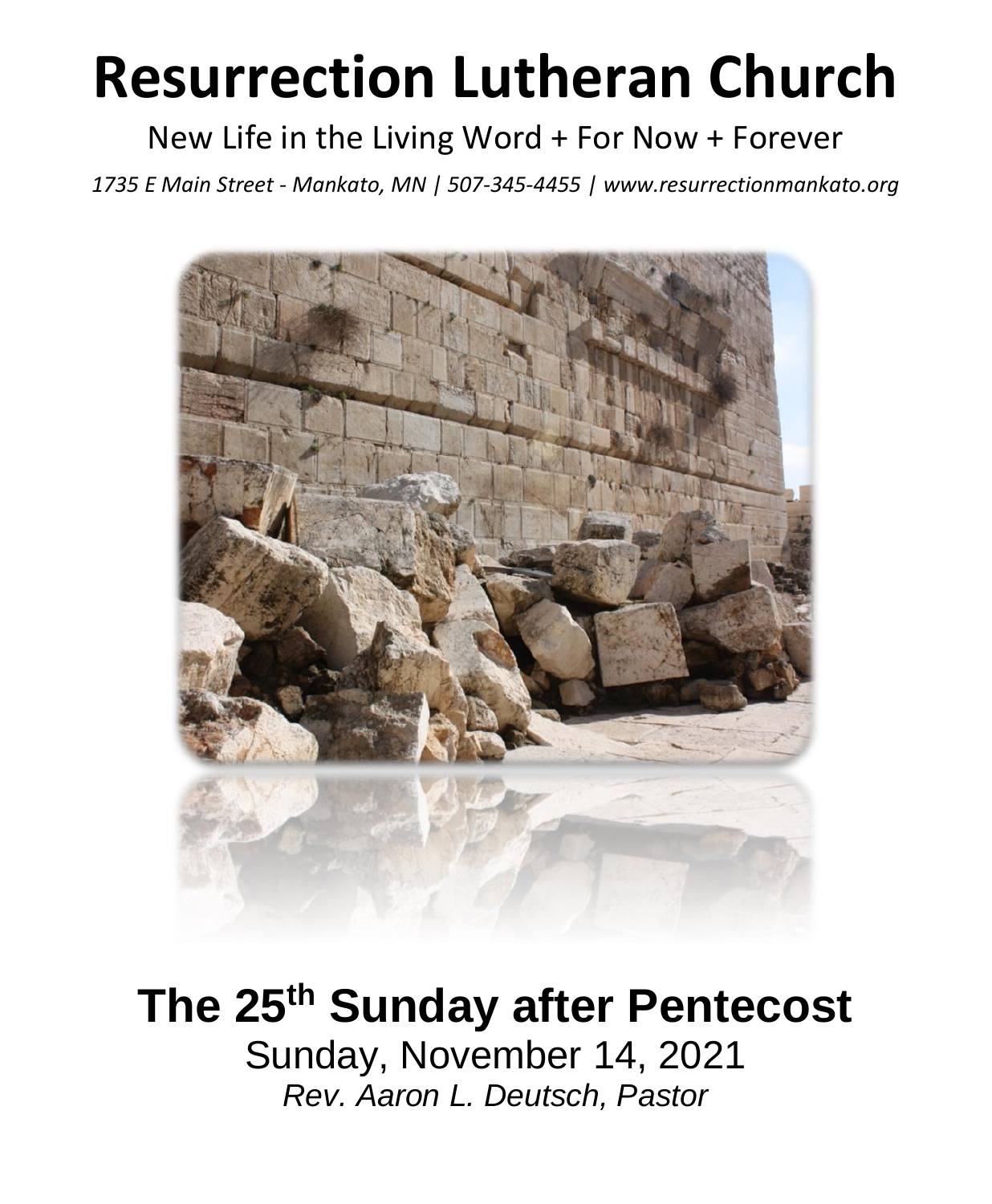#### **WELCOME** and **ANNOUNCEMENTS**

#### **INVOCATION**

P: We gather in the name of the Father, and of the Son, and of the Holy Spirit.

**C: Amen.**

**GATHERING HYMN: Christ for the World We Sing……………………………RECLAIM No. 270**

# **CONFESSION AND FORGIVENESS OF SIN**

P: The proof of God's amazing love is this: while we were still sinners, Christ died for us. Because we have faith in him, we dare to approach God with confidence, drawing near to the throne of grace, that we may receive mercy and find help in times of need. Christ, the light of the world, has come to dispel the darkness of our hearts. Let us confess our sins.

*Silence is kept for reflection and self-examination*

P: Gracious God,

**C: We confess the many ways we have failed to live as your disciples. We have not finished what we began. We have feasted with friends but ignored strangers. We have been captivated by our possessions. Lift our burdens, gracious God. Refresh our hearts and forgive our sin. Raise us to the new life you have chosen for us in Jesus Christ, our Savior and Lord. Amen.**

P: There is rejoicing in heaven when sinners repent. Put your trust in these promises: God will never leave you or forsake you. You, who were lost, are found. Hear the good news of the Gospel: in accordance to the command of our Lord Jesus, and by his authority alone, I forgive you the entirety of all your sins.

**C: Amen.** 

# **THE KYRIE AND HYMN OF GLORY**

P: The grace of our Lord Jesus Christ, the love of God our Father, and the communion of the Holy Spirit be with you all.



#### **C: And also with you.**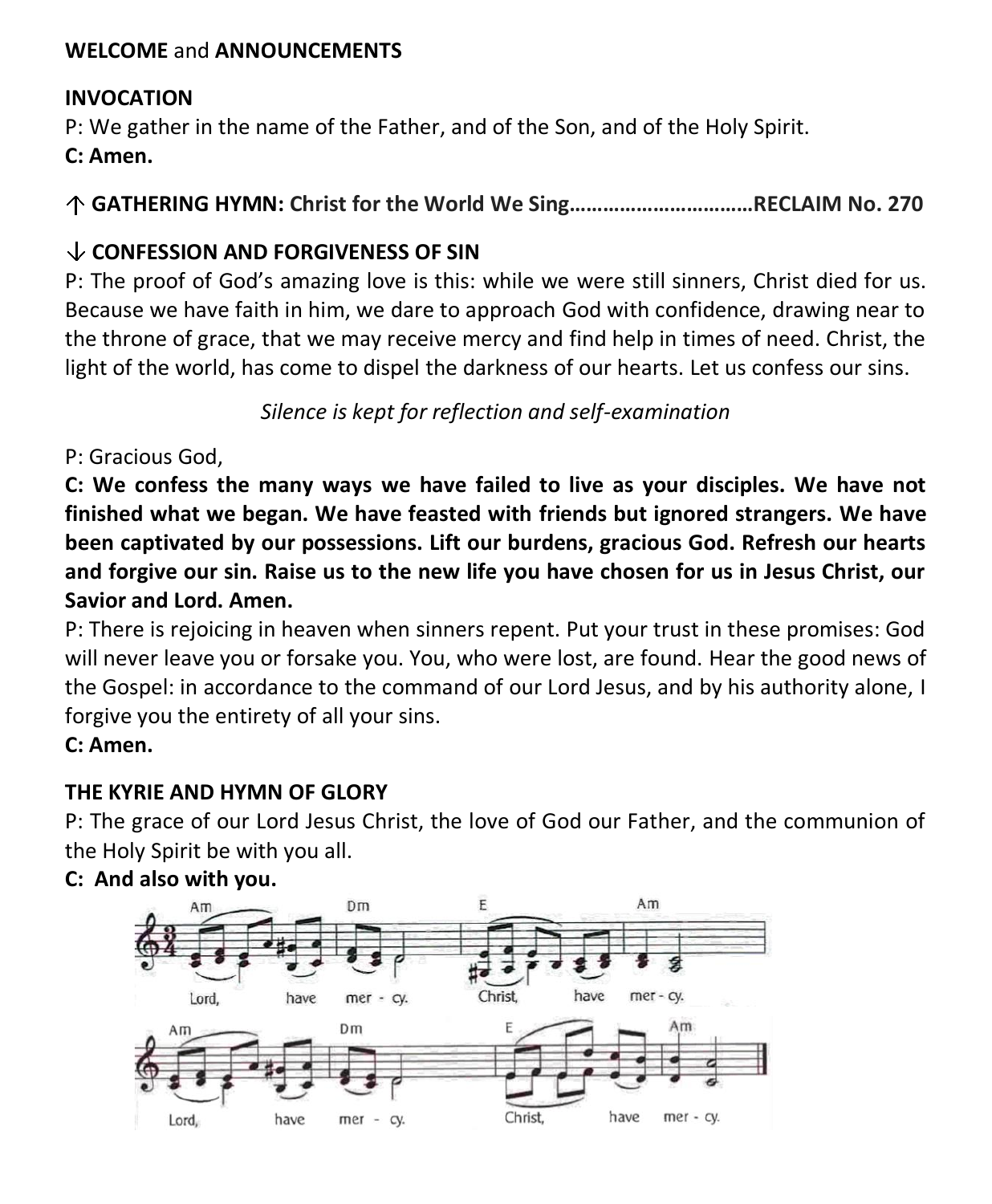P: Glory be to God on high and on earth peace, good will to all.



#### **PRAYER OF THE DAY**

P: The Lord be with you.

#### **C: And also with you.**

P: Let us pray…

**All: Sovereign Lord, only through trust in your Son shall your people find salvation. Through all the trials and tragedies that assail us, strengthen our faith and keep us steadfast in lives that follow your Son; through Jesus Christ, our Lord, who lives and reigns with you and the Holy Spirit, one God now and forever. Amen.**

#### **FIRST READING: Daniel 12:1-3 (ESV)**

<sup>1</sup>"At that time shall arise Michael, the great prince who has charge of your people. And there shall be a time of trouble, such as never has been since there was a nation till that time. But at that time your people shall be delivered, everyone whose name shall be found written in the book.  $2$ And many of those who sleep in the dust of the earth shall awake, some to everlasting life, and some to shame and everlasting contempt.  $3$ And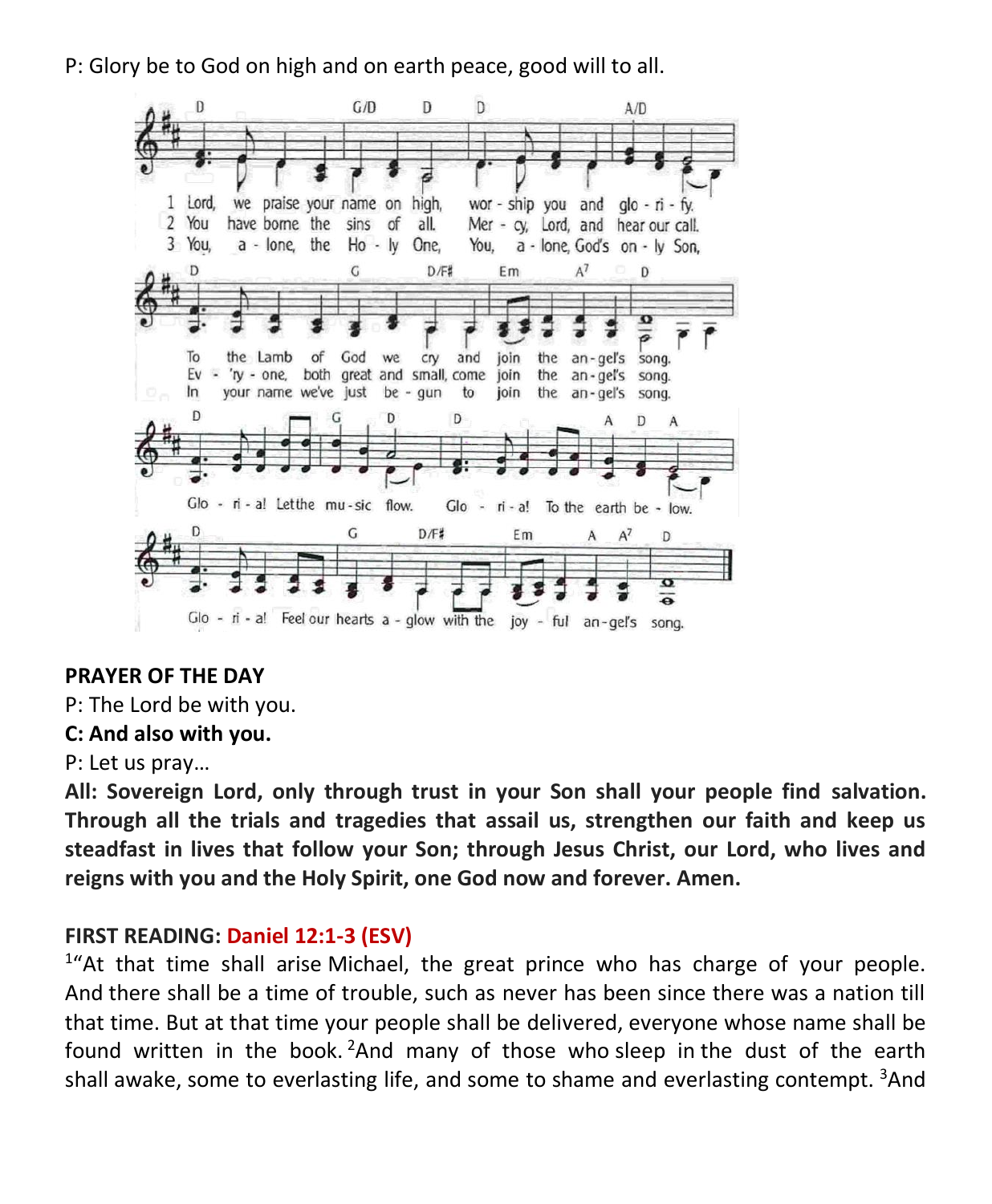those who are wise shall shine like the brightness of the sky above; and those who turn many to righteousness, like the stars forever and ever.

R: The Word of the Lord.

**C: Thanks be to God!** 

# **RESPONSIVE READING: Psalm 16 (ESV)**

R: Preserve me, O God, for in you I take refuge.

**C: I say to the Lord, "You are my Lord; I have no good apart from you."**

R: As for the saints in the land, they are the excellent ones, in whom is all my delight.

**C: The sorrows of those who run after another god shall multiply; their drink offerings of blood I will not pour out or take their names on my lips.**

R: The Lord is my chosen portion and my cup; you hold my lot.

**C: The lines have fallen for me in pleasant places; indeed, I have a beautiful inheritance.**

R: I bless the Lord who gives me counsel; in the night also my heart instructs me.

**C: I have set the Lord always before me; because he is at my right hand, I shall not be shaken.**

R: Therefore my heart is glad, and my whole being rejoices; my flesh also dwells secure.

**C: For you will not abandon my soul to Sheol, or let your holy one see corruption.** R: You make known to me the path of life; in your presence there is fullness of joy; at your right hand are pleasures forevermore.

R: The Word of the Lord.

**C: Thanks be to God!** 

# **SECOND READING: Hebrews 10:11-25 (ESV)**

 $11$ And every priest stands daily at his service, offering repeatedly the same sacrifices, which can never take away sins.  $^{12}$ But when Christ had offered for all time a single sacrifice for sins, he sat down at the right hand of God,  $13$  waiting from that time until his enemies should be made a footstool for his feet.  $^{14}$  For by a single offering he has perfected for all time those who are being sanctified. <sup>15</sup>And the Holy Spirit also bears witness to us; for after saying,  $16$ "This is the covenant that I will make with them after those days, declares the Lord: I will put my laws on their hearts, and write them on their minds," <sup>17</sup>then he adds, "I will remember their sins and their lawless deeds no more." <sup>8</sup>Where there is forgiveness of these, there is no longer any offering for sin.  $19$ Therefore, brothers, since we have confidence to enter the holy places by the blood of Jesus,  $^{20}$ by the new and living way that he opened for us through the curtain, that is, through his flesh,  $21$  and since we have a great priest over the house of God,  $^{22}$  let us draw near with a true heart in full assurance of faith, with our hearts sprinkled clean from an evil conscience and our bodies washed with pure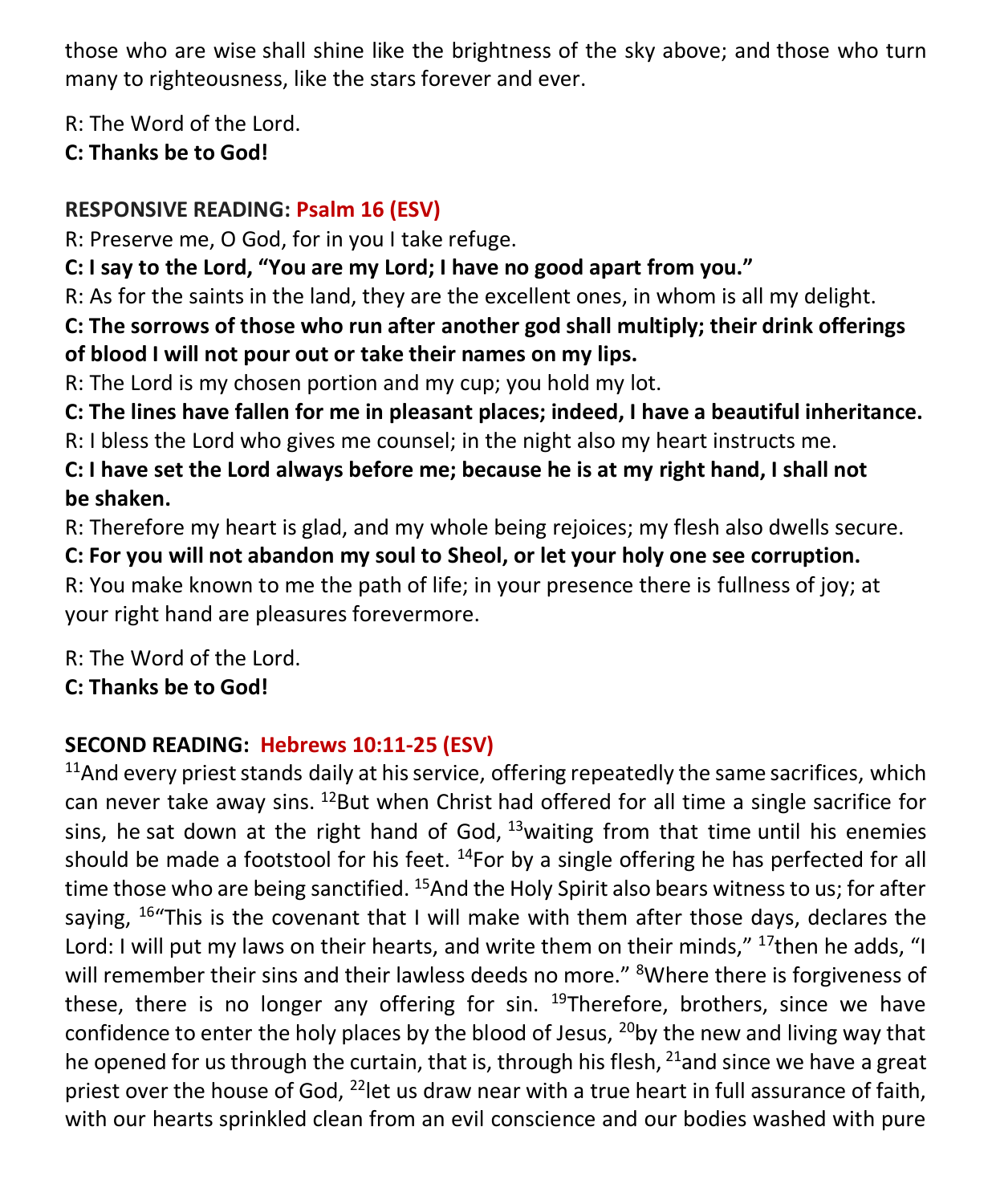water.  $^{23}$  Let us hold fast the confession of our hope without wavering, for he who promised is faithful. <sup>24</sup>And let us consider how to stir up one another to love and good works, <sup>25</sup>not neglecting to meet together, as is the habit of some, but encouraging one another, and all the more as you see the Day drawing near.

- R: The Word of the Lord.
- **C: Thanks be to God!**



### **THE GOSPEL ACCLAMATION**

# **GOSPEL READING: Mark 13:1-13 (ESV)**

P: The Holy Gospel according to Saint Mark, the 13<sup>th</sup> Chapter.

# **C: Glory to you, O Lord!**

<sup>1</sup>And as he came out of the temple, one of his disciples said to him, "Look, Teacher, what wonderful stones and what wonderful buildings!" <sup>2</sup>And Jesus said to him, "Do you see these great buildings? There will not be left here one stone upon another that will not be thrown down." <sup>3</sup>And as he sat on the Mount of Olives opposite the temple, Peter and James and John and Andrew asked him privately, <sup>4</sup> "Tell us, when will these things be, and what will be the sign when all these things are about to be accomplished?" <sup>5</sup>And Jesus began to say to them, "See that no one leads you astray.  $6$ Many will come in my name, saying, 'I am he!' and they will lead many astray.  $7$ And when you hear of wars and rumors of wars, do not be alarmed. This must take place, but the end is not yet. <sup>8</sup>For nation will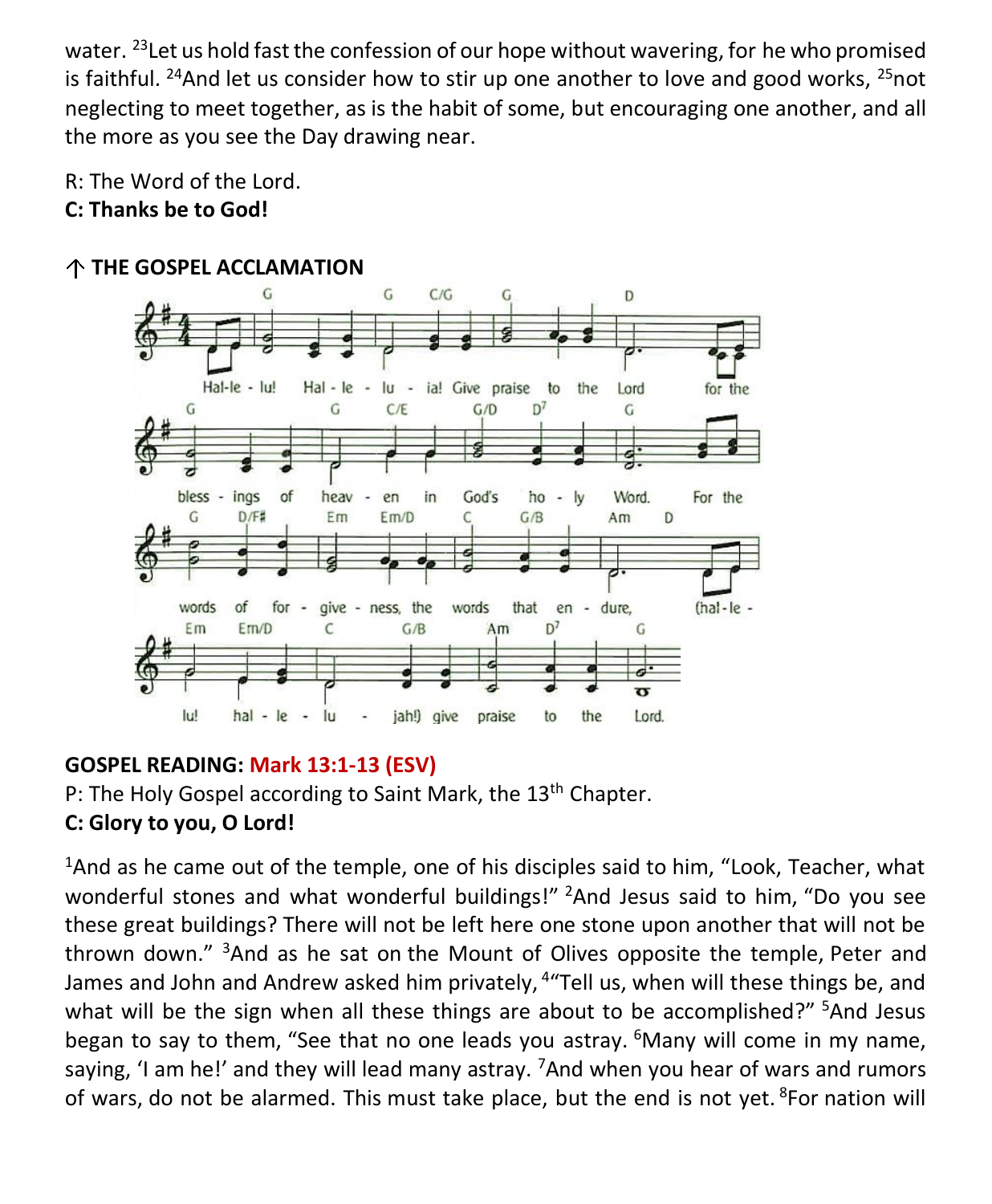rise against nation, and kingdom against kingdom. There will be earthquakes in various places; there will be famines. These are but the beginning of the birth pains. <sup>9</sup> "But be on your guard. For they will deliver you over to councils, and you will be beaten in synagogues, and you will stand before governors and kings for my sake, to bear witness before them.  $10$ And the gospel must first be proclaimed to all nations.  $11$ And when they bring you to trial and deliver you over, do not be anxious beforehand what you are to say, but say whatever is given you in that hour, for it is not you who speak, but the Holy Spirit. <sup>12</sup>And brother will deliver brother over to death, and the father his child, and children will rise against parents and have them put to death.  $13$ And you will be hated by all for my name's sake. But the one who endures to the end will be saved.

P: This is the Gospel of our Lord!

# **C: Praise to you, O Christ!**

# **SERMON**

**HYMN OF THE DAY: Turn Your Eyes upon Jesus……………………………….RECLAIM No. 212**

# **OFFERING** and **OFFERING RESPONSE**

*As ushers bring forward the offering,* please stand to *sing the Doxology: Praise God from whom all blessings flow. Praise Him all creatures here below. Praise Him above ye heav'nly host. Praise Father, Son, and Holy Ghost. Amen*

# **INSTALLATION OF THE 2021-2022 CHURCH COUNCIL MEMBERS**

# **THE APOSTLES' CREED**

**I believe in God the Father almighty, creator of heaven and earth.**

**I believe in Jesus Christ, his only Son our Lord. He was conceived by the power of the Holy Spirit, and born of the virgin Mary. He suffered under Pontius Pilate, was crucified, died, and was buried. He descended into hell. On the third day he rose again. He ascended into heaven, and is seated at the right hand of the Father. He will come again to judge the living and the dead.**

**I believe in the Holy Spirit, the holy catholic Church, the communion of saints, the forgiveness of sins, the resurrection of the body, and the life everlasting. Amen**

# **PRAYERS OF THE PEOPLE**

Each petition ends with the words *Lord, in your mercy*. Please respond by saying *Hear our prayer.*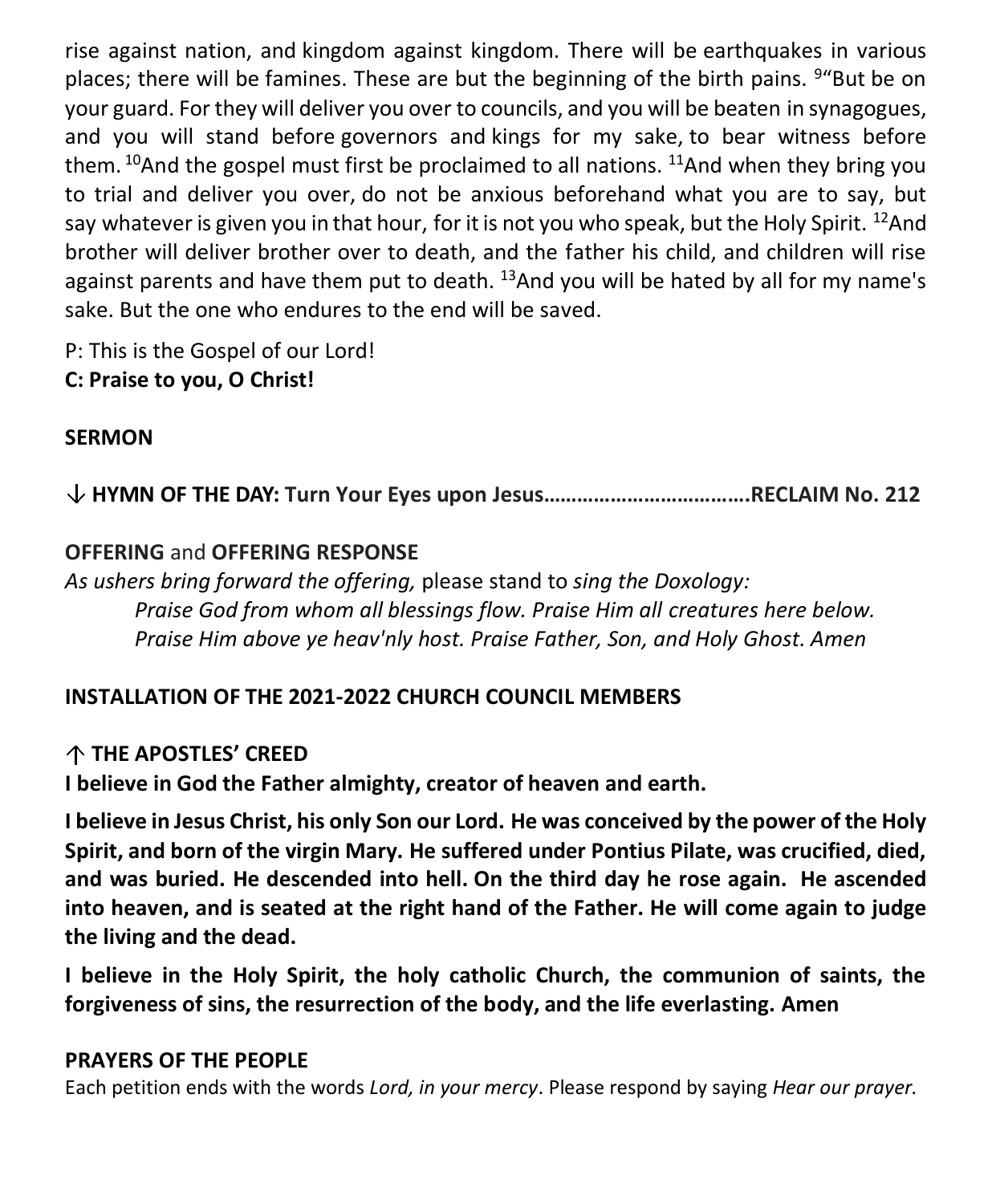#### **LORD'S PRAYER**

**C: Our Father, who art in heaven, hallowed be thy name, thy kingdom come, thy will be done, on earth as it is in heaven. Give us this day our daily bread; and forgive us our trespasses, as we forgive those who trespass against us; and lead, us not into temptation, but deliver us from evil. For thine is the kingdom, and the power, and the glory, forever and ever. Amen.**

#### **BENEDICTION**

**SENDING HYMN: Onward Christian Soldiers (vss. 1,2 and 4)……………RECLAIM No. 228**

#### **DISMISSAL**

P: Go in peace, loving and serving in the name of our crucified and risen Lord. **C: Thanks be to God!**

#### **POSTLUDE**

#### **THOSE SERVING TODAY**

Pastor: Rev. Aaron L. Deutsch **Keyboardist:** Kristen Matzke **Reader:** Karen McGregor **Ushers:** Gene Meschke and Doug Mayer **Greeters:** Pat and Karen McGregor **Tech Team:** Mike and Vicki Youngerberg **Ministers:** Every member of Resurrection Lutheran

**\_\_\_\_\_\_\_\_\_\_\_\_\_\_\_\_\_\_\_\_\_\_\_\_\_\_\_\_\_\_\_\_\_\_\_\_\_\_\_\_\_\_\_\_\_\_\_\_\_\_\_\_\_\_\_\_\_\_\_\_\_\_\_\_\_\_\_\_\_\_\_\_\_**

#### **CONTACT OUR PASTOR**

**Cell Phone:** 605-742-4469 **Email Address:** [aaron.lee.deutsch@gmail.com](mailto:aaron.lee.deutsch@gmail.com)

#### **THIS WEEK AT RESURRECTION LUTHERAN**

| Sunday    | Nov. 14 | 9:30am             | Worship                                   |
|-----------|---------|--------------------|-------------------------------------------|
|           |         | 10:30am            | Fellowship                                |
| Tuesday   | Nov. 16 | 1:00 <sub>pm</sub> | Education, Evangelism, Outreach Committee |
| Wednesday | Nov. 17 | 1:15 <sub>pm</sub> | Women's Bible Study                       |
| Thursday  | Nov. 18 | 8:00am             | Man to Man Bible Study                    |
| Sunday    | Nov. 21 | 9:30am             | Worship                                   |
|           |         | 10:30am            | Fellowship                                |